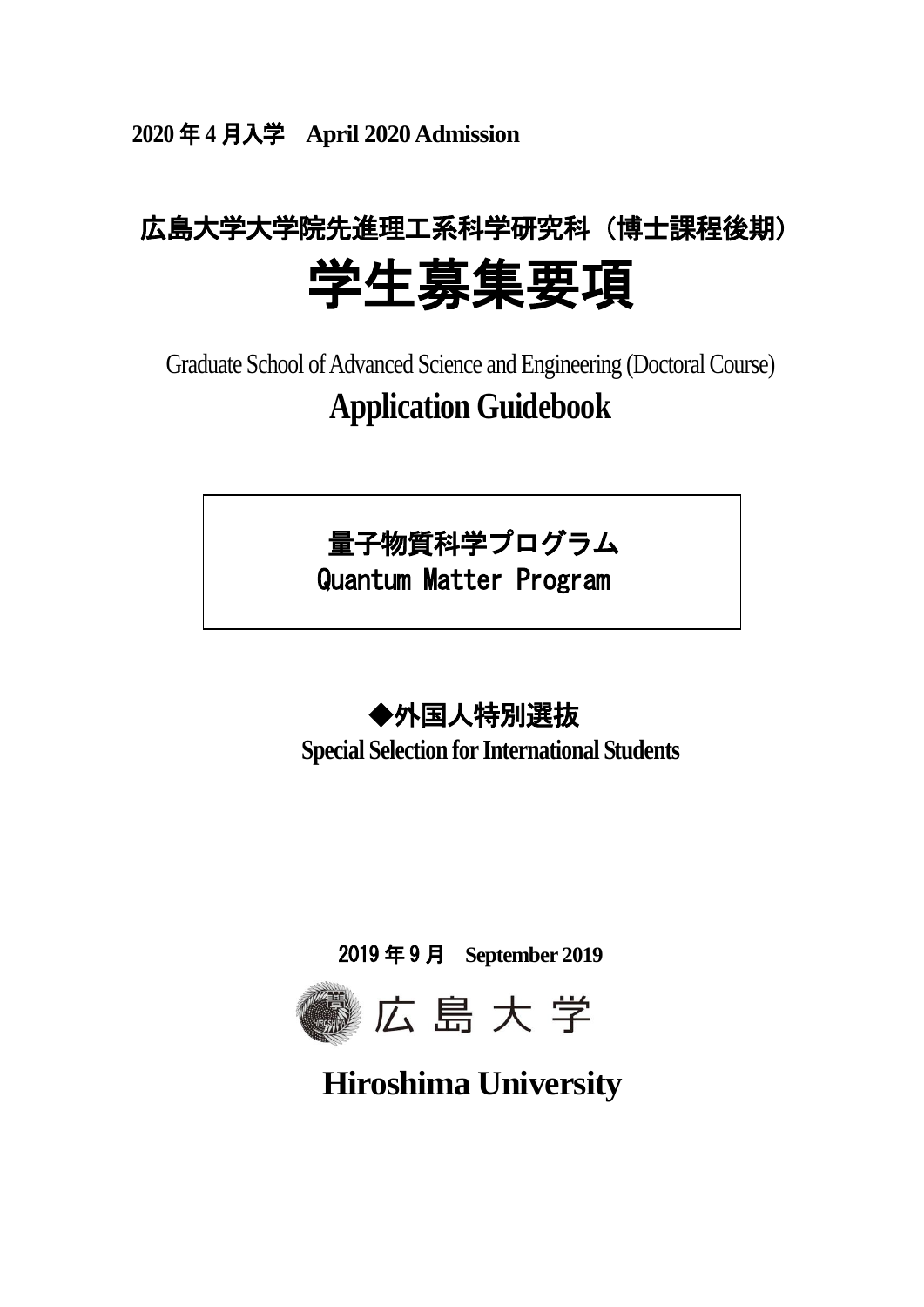#### Admission Policy of Graduate School of Advanced Science and Engineering

#### 【Doctoral Course】

The Division of Advanced Science and Engineering of the Graduate School of Advanced Science and Engineering seeks students who have the following aspirations and motivation and have the basic academic abilities necessary for it:

- ① An ambition for taking the leading role in advanced and prominent academic and inter-disciplinary research;
- ② The will to take the leading role in professional occupations such as researchers and engineers in areas related to natural science, engineering, and information science;
- ③ A zeal for establishing the "science for sustainable development" from a multifaceted perspective and for solving regional and international issues by acquiring sophisticated knowledge and study skills for the academic areas related to natural science, engineering, and information science as well as a wide range of intelligence; and
- ④ Common sense as a member of society and ethics required for researchers and highly-professional engineers.

### Table of Contents

\_\_\_\_\_\_\_\_\_\_\_\_\_\_\_\_\_\_\_\_\_\_\_\_\_\_\_\_\_\_\_\_\_\_\_\_\_\_\_\_\_\_\_\_\_\_

| 7. Others $\cdots$ and $\cdots$ and $\cdots$ are $\cdots$ and $\cdots$ are $\cdots$ and $\cdots$ are $\cdots$ and $\cdots$ are $\cdots$ and $\cdots$ are $\cdots$ are $\cdots$ are $\cdots$ are $\cdots$ are $\cdots$ are $\cdots$ are $\cdots$ are $\cdots$ are $\cdots$ are $\cdots$ are |
|--------------------------------------------------------------------------------------------------------------------------------------------------------------------------------------------------------------------------------------------------------------------------------------------|
|                                                                                                                                                                                                                                                                                            |
|                                                                                                                                                                                                                                                                                            |

#### Lists of Academic Staffs of the Quantum Matter Program,

| Graduate School of Advanced Science and Engineering |  |
|-----------------------------------------------------|--|
|                                                     |  |

Documents for application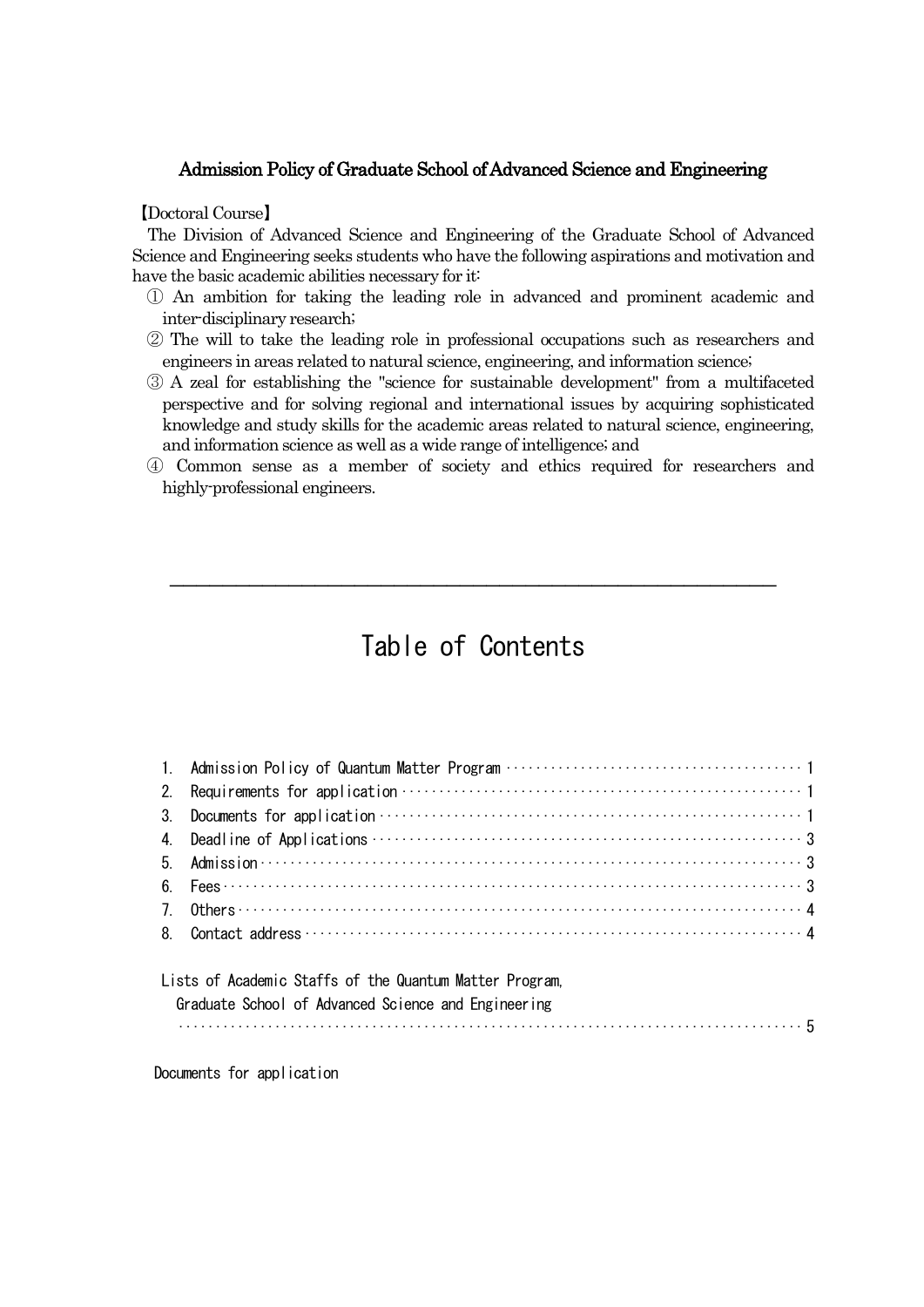Graduate School of Advanced Science and Engineering, Hiroshima University, is seeking new international students for its doctoral course to be enrolled in April 2020.

#### 1. Admission Policy of Quantum Matter Program

【Doctoral Course】

The Quantum Matter Program seeks students who have the following aspirations and motivation and have the basic academic abilities necessary for it:

- ① The will to acquire sophisticated research ability and expertise to obtain the doctor degree and being engaged in advanced professional occupations such as researchers and engineers in area of the basic materials science, condensed material physics, material science and engineering, and electronic engineering;
- ② An ambition for unveiling new findings in physics and applying them in an engineering field and/or development of a integrated system regardless of the experience and background before entering the university;
- ③ A wish to build up new businesses as well as exploring scientific facts and applying scientific findings from the academic point of view;
- ④ A zeal for establishing the "science for sustainable development" from a multifaceted perspective and for solving regional and international issues by acquiring wide range of academic knowledge and study skills for the academic areas related to the basic materials science, condensed material physics, material science and engineering, and electronic engineering as well as a wide range of intelligence; and
- ⑤ Common sense as a member of society and ethics required for researchers and highly-professional engineers.

#### 2. Requirements for application

A non-Japanese who is qualified with one of the following stipulations:

A: those who have received, or will receive by March 2020, a Master's degree;

B: those who have research experience for at least two years after graduation from a university;

C: Those who deemed to have attained an academic standard equivalent to the Master's degree in the preliminary selection by Hiroshima University Graduate School and will be 24 years old before or on March 31, 2020.

Applicants who wish to apply under the category B or C are required to submit documents for qualification by October 18, 2019. Please contact the Student Support Office of Graduate School of Advanced Sciences of Matter for more information.

#### 3. Documents for application\*

- ・ Application form <sup>+</sup>
- ・ Resume <sup>+</sup>
- ・ Examination Card <sup>+</sup>
- ・ Official grade academic transcripts (issued by all universities and graduate schools attended)
- ・ Official certificate of Master's degree and one copy of Master's thesis (If you have completed a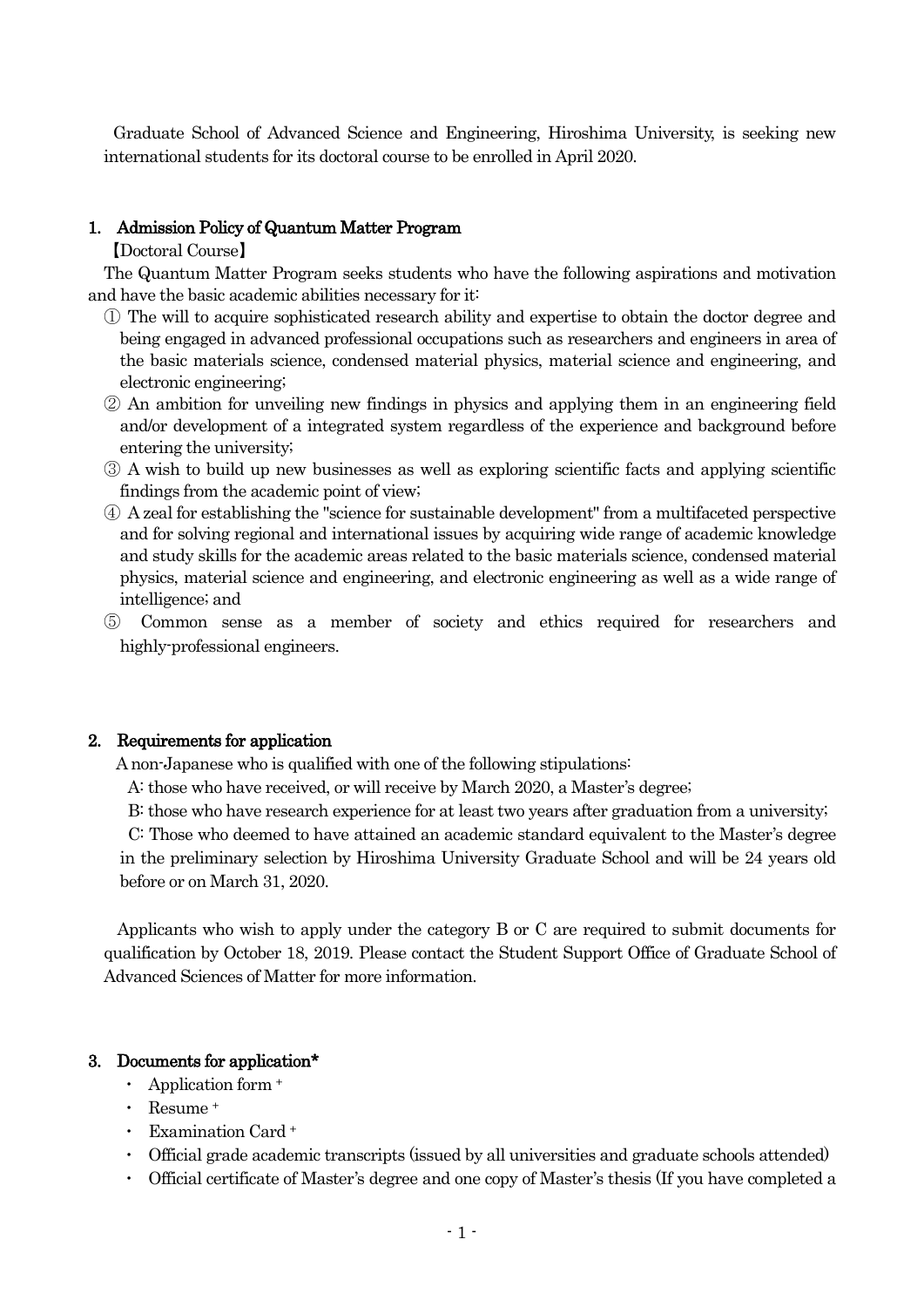Master's course, please make sure that the certificate includes information about your degree.) (category A)  $*$ 

- An interim report of research achievements after the graduation (category B or C )
- ・ Proposed plan of study (more than 600 words)
- ・ List of publication
- A letter of recommendation<sup>+</sup> (written by applicant's supervisor or equivalent)
- Records of English language tests (TOEFL®, TOEIC® or equivalent)
- Application fee 30,000 Japanese yen<sup>§</sup>

(Use the attached form to transfer the application fee at the bank. The deadline of the payment is December 5, 2019. Submit the receipt of application fee together with other application documents. Applicants who are resident outside Japan should purchase a 30,000 Japanese yen postal money order in Japanese currency at a local post office. Do not fill in the remittee's name. Send the postal money order along with other application documents.)

- ・ A copy of resident card (This is required only for applicants residing in Japan. If applicant's address is written on the back side of the card, please make a both sided copy. )
- Certified Score Report of the GRE (if any)

\*If the document is written in language other than English or Japanese, a translation into English or Japanese must be also submitted.

\*The certificates to be submitted must be the originals or certified photocopies. Uncertified photocopies would not be recognized as official certificates.

<sup>+</sup>Use the forms supplied

§Applicants supported by the Japanese Government (Monbukagakusho) Scholarship are exempt from the application fee in most cases. Please contact the Student Support Office of Graduate School of Advanced Sciences of Matter for more details.

※ If you have completed or are expected to complete a Master's Course in China (excluding Taiwan, Hong Kong and Macau), please obtain the following document by requesting it at "中国高等教育学历证书查询(CHSI)" (http://www.chsi.com.cn/xlcx/bgys.jsp), and submit it to us together with "毕业证书(Certificate of Graduation)" and "硕士学位证书 (Master's Diploma)".

・Applicants who have completed a Master's Course: Online Verification Report of Higher Education Qualification Certificate (教育部学历证书电子注册备案表)

・Applicants who are expected to complete a Master's Course: Online Verification Report of Student Record (教育 部学籍在线验证报告)

Please note that applicants must pay the issuing fee for the Online Verification Report ( $2 \overrightarrow{\pi}$ ) certificate) by themselves. Also be sure that there are 15 or more days left until the expiration date of the online verification at the time of its submission.

Prior to the application, every applicant must contact one of the supervisors under whom the applicant wishes to study at Hiroshima University. The supervisors and their research subjects are listed at the end of this document.

Applicants must send all documents all together by a registered mail marked in red with "Quantum Matter Program Entrance Exam Application" on the envelope to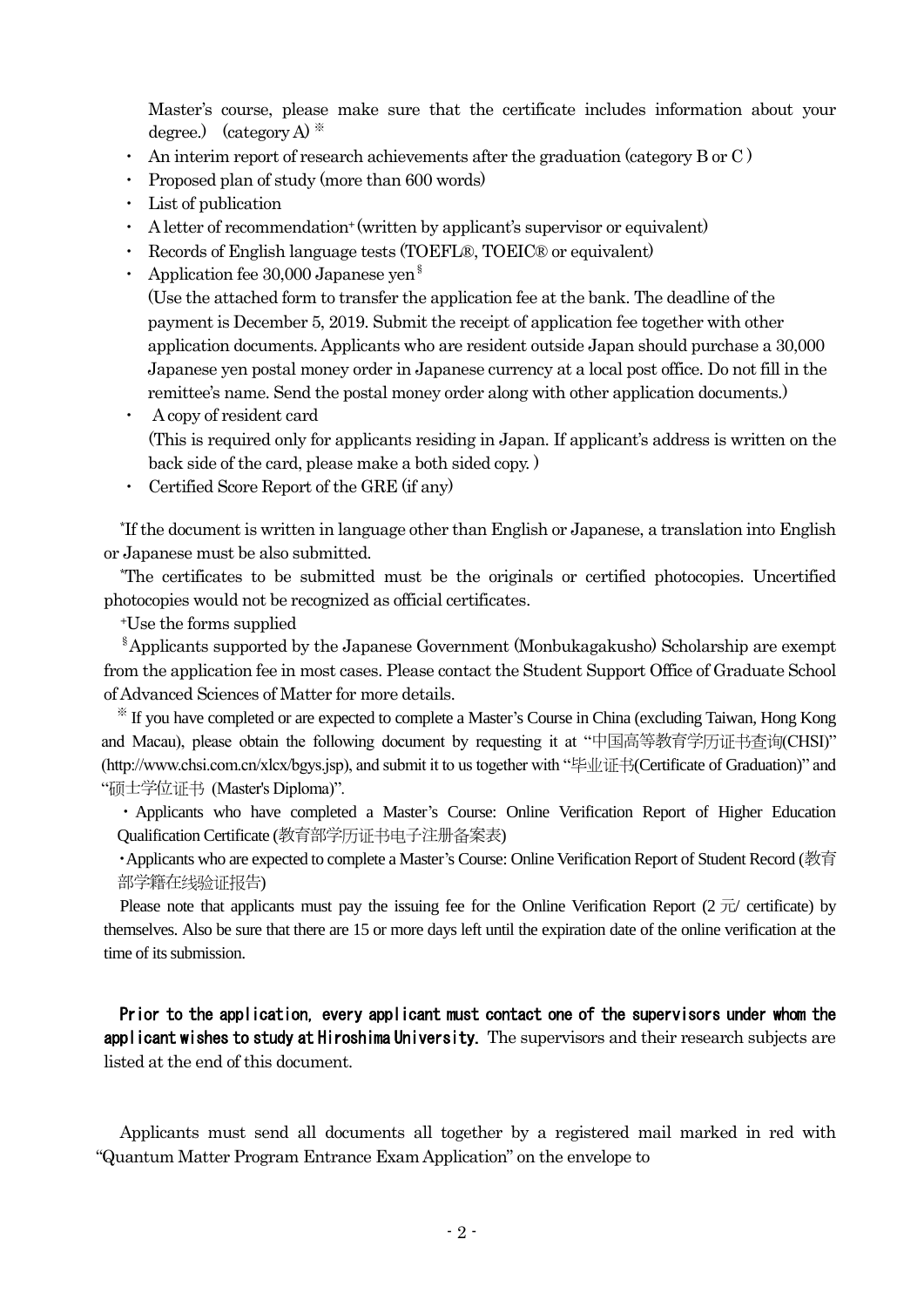Student Support Office Graduate School of Advanced Sciences of Matter Hiroshima University 1-3-1 Kagamiyama, Higashi-Hiroshima, 739-8530 Japan

Any changes in application materials after submission will not be allowed. Application materials and application fee will not be returned by any reasons.

#### 4. Deadline of Applications

• December 5, 2019

#### 5. Admission

- ・ Applicants who are resident outside Japan will be selected after a thorough review of their submitted materials and a direct interview test by e-mails or the Internet.
- ・ Applicants who are resident in Japan will be requested to appear for interview additionally. Details of the interview will be announced individually by mail to the applicants.
- ・ Oral Examination about:
	- Reason for application
	- Preferred research subject and plan in the Doctoral Course
	- Master's thesis
	- Basic knowledge※
	- ※Basic knowledge about
		- applicants who wish to study under supervisors marked with "  $\mathbb{D}$  " in the lists of p.5~p.7 Engineering Field: Electromagnetism, Quantum mechanics, Semiconductor engineering Science Field: Classical mechanics, Electromagnetism, Quantum mechanics, Statistical thermodynamics
		- applicants who wish to study under supervisors marked with "  $\mathcal{Q}$  " in the lists of p.5~p.7 Electromagnetism, Electronic circuits, Semiconductor engineering, Quantum mechanics
- Announcement of admission January 21, 2020

A written notice will be sent to all applicants. Neither telephone nor facsimile inquiries will be accepted.

#### 6. Fees

- ・Enrollment fee: 282,000 Japanese yen
- ・Tuition fee: 267,900 Japanese yen for one semester
	- 535,800 Japanese yen for one year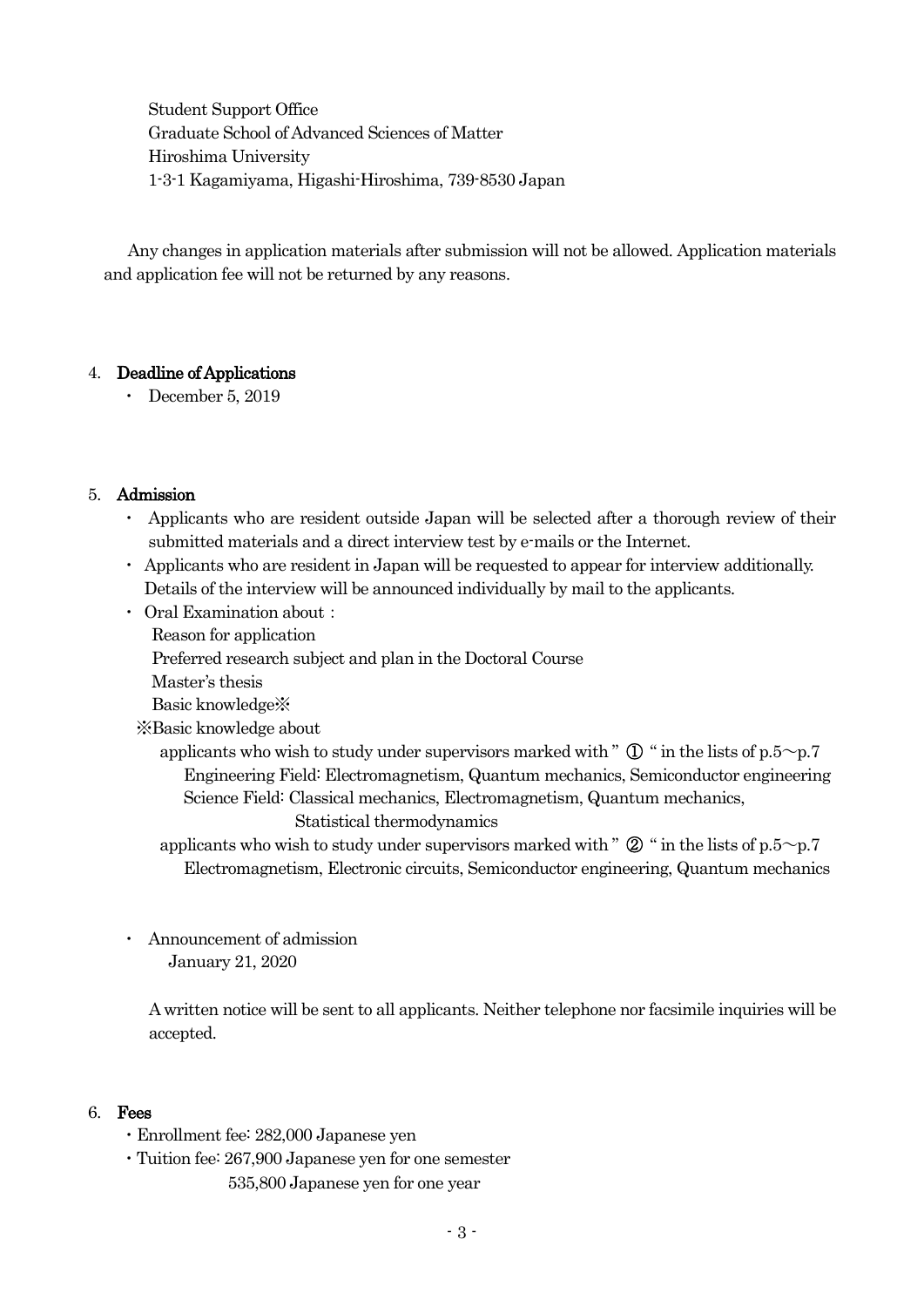Enrollment and tuition fee amounts are shown as of April 2019. Should the amount be revised at the time of or after enrollment, students will be required to pay the revised fee. Detailed information on how and when to pay enrollment and tuition fees and our exemption system of these fees will be also informed together with enrollment procedure details. Students supported by the Japanese Government (Monbukagakusho) Scholarship are exempt from both fees.

#### 7. Others

- ・The regular entrance examination for Japanese students is also open for international students.
- ・Any forgery or falsification of the documents and/or academic fraud would result in cancellation of acceptance even after passing examination or admission.
- ・If an applicant could not graduate from the university before the admission date, he/she would lose the eligibility to enter our graduate school in this session.
- ・All personal data contained in any application documents, which includes name, date of birth, gender and other personal information, will be used for selection, notification of the result and enrollment formalities. After enrollment, the data will be under the control of Hiroshima University and will be used for student supports, such as application for scholarships and exemption from tuitions. It will not be used for any other purposes and will be provided only to the University's faculty members concerned.

#### 8. Contact Address

Student Support Office Graduate School of Advanced Sciences of Matter Hiroshima University

1-3-1 Kagamiyama, Higashi-Hiroshima, 739-8530 Japan TEL:082-424-7008, 7009 (Inside Japan) +81-82-424-7008,7009 (Outside Japan) E-mail: sentan-gaku-sien@office.hiroshima-u.ac.jp URL: https://www.hiroshima-u.ac.jp/en/adsm

(Towards a smoke-free campus)

Smoking will be prohibited entirely in all HU campuses from January, 2020. ※The Kasumi Campus has been smoke-free since April, 2018.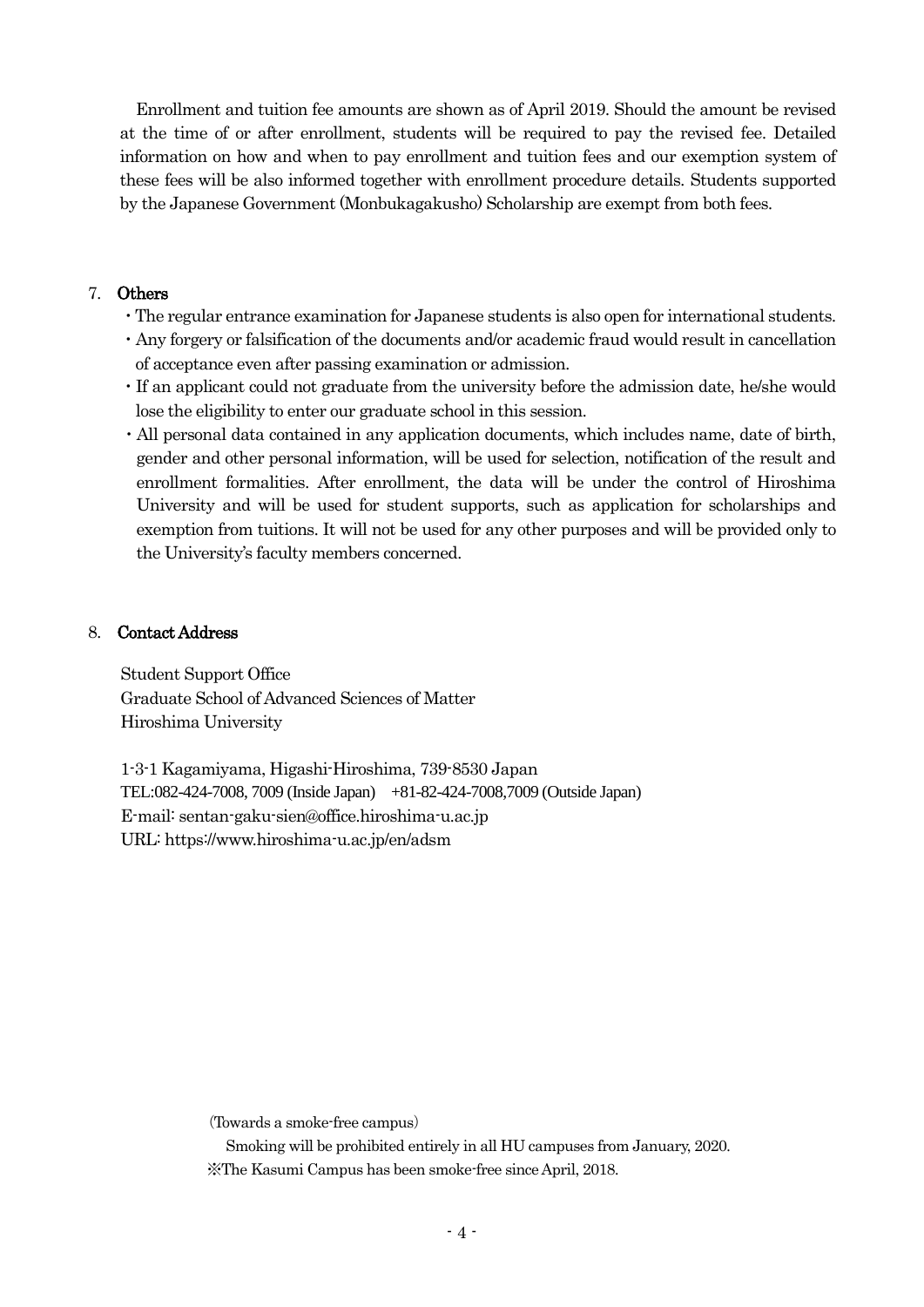#### **Lists of Academic Staffs and Research Subjects**

#### Quantum Matter Program

| Position                | Name                         | Subjects of Research                                                                                                                                                                                                                                                                                                                                                                   | Examination   |
|-------------------------|------------------------------|----------------------------------------------------------------------------------------------------------------------------------------------------------------------------------------------------------------------------------------------------------------------------------------------------------------------------------------------------------------------------------------|---------------|
|                         | Professors   OKAMOTO, Hiromi | Study of charged-particle beams and non-neutral plasmas.                                                                                                                                                                                                                                                                                                                               |               |
|                         | ONIMARU, Takahiro            | Experimental research on magnetic property of rare-earth compounds and<br>thermal property of clathrate compounds. Macroscopic measurements and<br>neutron scattering experiments are performed to reveal origins of new<br>phenomena.                                                                                                                                                 | $\mathbb{O}$  |
|                         | KADOYA, Yutaka               | Development of the devices for generation and detection of terahertz waves<br>using ultrafast pulse lasers, and the devices for lightwave control using artificial<br>material (meta-material).                                                                                                                                                                                        | $\mathcal{D}$ |
|                         | KURIKI, Masao                | Theoretical and experimental study for beam dynamics. Research and<br>development of high energy accelerator and its applications for light source, X-<br>Research for high brightness (polarized) electron and<br>ray source.<br>(polarized) positron sources and study for photo-cathode and laser as key<br>technologies of the high brightness particle sources.                   | (1)           |
|                         | SHIMAHARA, Hiroshi           | Mechanism of anisotropic superconductivity and interplay between magnetism<br>and superconductivity in strongly correlated electron systems and quasi-low-<br>dimensional systems. Superconductivity in high magnetic fields including the<br>Fulde-Ferrell-Larkin-Ovchinnikov state. Magnetism in low and quasi-low<br>dimensional systems.                                           |               |
|                         | SUZUKI, Takashi              | Experimental studies on the strongly correlated electron systems and new<br>multiferroics in multiple extreme conditions (low temperature, high magnetic<br>field and high pressure). Recently, we focus on exotic properties of compounds<br>with a chiral structure.                                                                                                                 | $\circled{1}$ |
|                         | TAKANE, Yositake             | Theory of quantum electron transport in mesoscopic systems and low-<br>dimensional electron systems.                                                                                                                                                                                                                                                                                   | $\mathbb{O}$  |
| Associate<br>Professors | SUZUKI, Hitoshi              | Experimental study of the mechanisms of self-assembled/self-organized<br>structures consisting of organic molecules with scanning probe microscopes<br>and their application for nanotechnology. Development of new analysis<br>methods of organic molecules and/or bio-molecules and new application<br>techniques of bio-molecules(motor protein, etc.) using micro/nano structures. |               |
|                         | TAKAHASHI, Tohru             | High Energy Physics and its application:<br>Physics of Tera-scale by high energy electron-positron collider<br>R&D of intense photon sources by the Laser-Compton scattering                                                                                                                                                                                                           | (1)           |
|                         | TANAKA, Arata                | Physics in intense electromagnetic fields<br>Theoretical studies on the 3d and 4f electrons and high-energy spectroscopies<br>in transition-metal and rare-earth compounds.                                                                                                                                                                                                            | $\bigcirc$    |
|                         | NISHIDA, Munehiro            | Theoretical study of resonant optical response produced by surface plasmons in<br>metallic nano structures, and development of feet electromegnetic simulation                                                                                                                                                                                                                         | ∩             |

\*For more detailed information, please see AdSM website (https://www.hiroshima-u.ac.jp/en/adsm).

in transition-metal and rare-earth compounds. metallic nano-structures, and development of fast electromagnetic simulation softwares. ① HIGAKI, Hiroyuki Experimental research on trapped charged particles and related physics. Production of low energy particle beams and their application for atomic physics, plasma physics, and beam physics research. ① HIGUCHI, Katsuhiko Development of the energy-band theory beyond the local density approximation and its application to solids. Holger F. HOFMANN Theoretical research on quantum optics and quantum information; quantum computation and communication using highly non-classical states of light  $\qquad \qquad \textcircled{1}$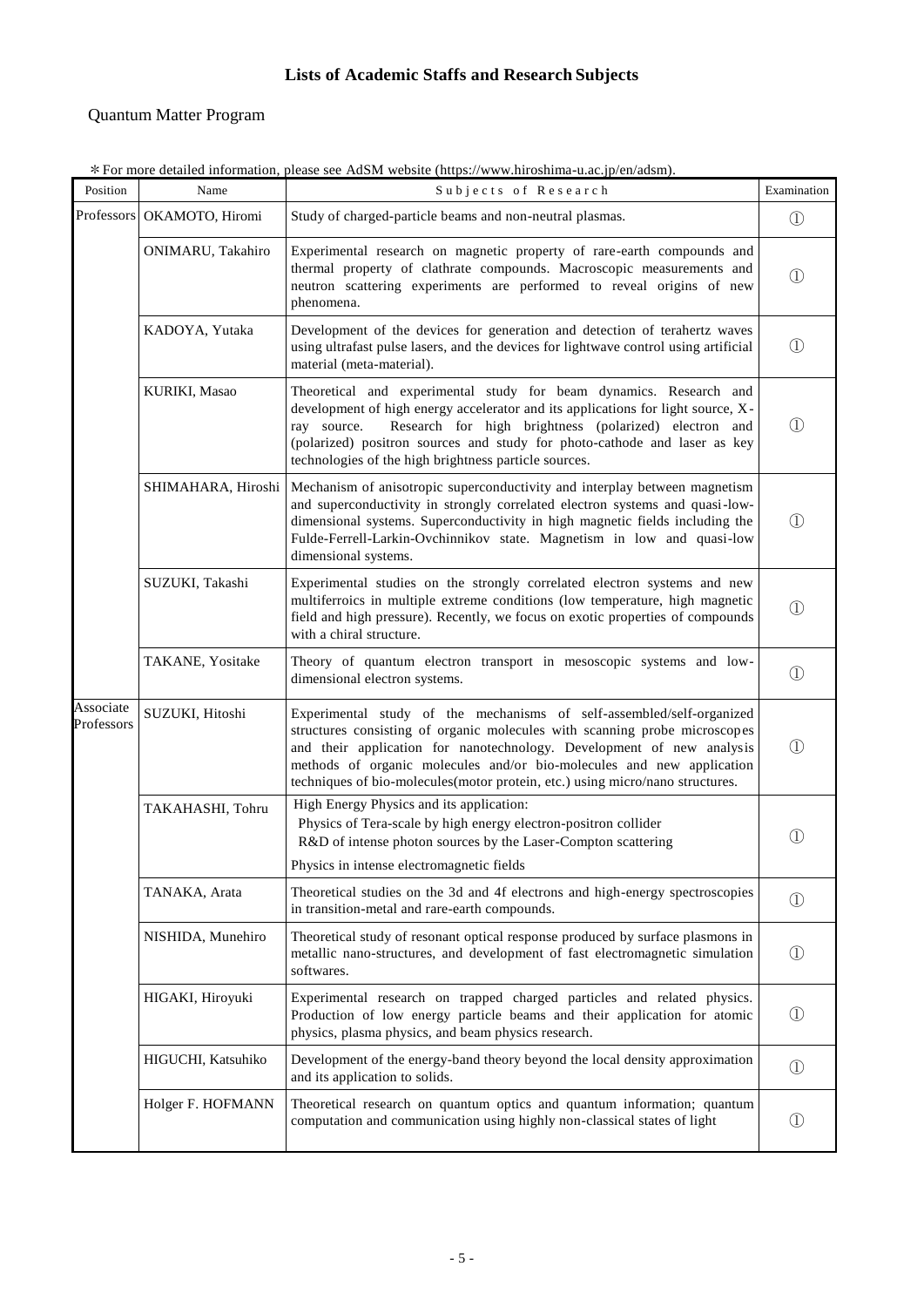#### Quantum Matter Program

\*For more detailed information, please see AdSM website (https://www.hiroshima-u.ac.jp/en/adsm).

| Position                | Name                                                                                                                                                                                   | Subjects of Research                                                                                                                                                                                                                                                                                                                                                                                                            | Examination       |  |
|-------------------------|----------------------------------------------------------------------------------------------------------------------------------------------------------------------------------------|---------------------------------------------------------------------------------------------------------------------------------------------------------------------------------------------------------------------------------------------------------------------------------------------------------------------------------------------------------------------------------------------------------------------------------|-------------------|--|
| Associate<br>Professors | MATSUMURA, Takeshi                                                                                                                                                                     | Experimental study on ordered structures and fluctuations of charge, spin,<br>orbital, and higher multipole moments in strongly correlated electron<br>systems by means of neutron and resonant x-ray scatterings. Also by<br>studying thermal and transport properties, we aim at total understanding<br>from microscopic and macroscopic points of view.                                                                      | $\bigcirc$        |  |
|                         | YAGI, Ryuta                                                                                                                                                                            | Experimental investigation of nano-scale physics. Quantum coherence,<br>single electron phenomena and non-equilibrium transport are studied by<br>fabricating extremely small structures and measuring low-temperature<br>transport.                                                                                                                                                                                            | $\left(1\right)$  |  |
|                         | UMEO, Kazunori                                                                                                                                                                         | Studies of the thermal, transport and magnetic properties of rare-earth and<br>transition-metal compounds under high pressures. Main research subjects<br>are pressure-induced quantum critical phenomena of heavy-fermion<br>systems, anomalous magnetism in geometrically frustrated systems under<br>pressure, and pressure dependence of the quasi-localized vibrational modes<br>in clathrates.                            | $\left(1\right)$  |  |
|                         | MIYAOKA, Hiroki                                                                                                                                                                        | Experimental study of fundamental material properties and reactivity for<br>light elements based materials. Main subjects are research and development<br>of hydrogen production, hydrogen storage, and material conversion.<br>Functional materials are newly created through research on material<br>properties and reaction mechanism by original sample synthesis methods<br>and various analyses from wide points of view. |                   |  |
| Lecturer                | TOMINAGA, Yoriko<br>Crystal growth of semiconductor thin films and quantum structures,<br>investigation of their optical characteristics, and development of novel<br>optical devices. |                                                                                                                                                                                                                                                                                                                                                                                                                                 | (1)               |  |
| Assistant<br>Professors | IINUMA, Masataka                                                                                                                                                                       | Experimental studies on quantum optics and its application; applications to<br>quantum information science, fundamental physics, and bioengineering by<br>quantum optical methods and techniques.                                                                                                                                                                                                                               |                   |  |
|                         | ITO, Kiyokazu                                                                                                                                                                          | Experimental study on collective motions in charged particle systems.<br>Application of non-neutral plasma systems to beam physics. Production of<br>nano-ion beam sources.                                                                                                                                                                                                                                                     |                   |  |
|                         | SAKAUE, Hiroyuki                                                                                                                                                                       | Experimental studies on the fabrication of the surfaces and films with new<br>properties by using 2- or 3-dimensional self-assembled integration of<br>molecules and nanoparticles.                                                                                                                                                                                                                                             | $\textcircled{1}$ |  |
|                         | HIGA, Nonoka                                                                                                                                                                           | Experimental study in strongly correlated electron systems by means of<br>neutron, resonant x-ray and nuclear magnetic resonance under multiple<br>extreme conditions. We clarify the electronic properties on a microscopic<br>point of view.                                                                                                                                                                                  | $\left(1\right)$  |  |

Academic staffs below are in charge of plural programs including this program.

| Staff                      |                    | Other Program                                     |  |
|----------------------------|--------------------|---------------------------------------------------|--|
| Professor                  | EKINO, Toshikazu   | Transdisciplinary Science and Engineering Program |  |
| Professor                  | OGITA, Norio       | Transdisciplinary Science and Engineering Program |  |
| Professor                  | HIGASHITANI, Seiji | Transdisciplinary Science and Engineering Program |  |
| <b>Assistant Professor</b> | SUGIMOTO, Akira    | Transdisciplinary Science and Engineering Program |  |
| <b>Assistant Professor</b> | NAGATO, Yasushi    | Transdisciplinary Science and Engineering Program |  |
| <b>Assistant Professor</b> | HASEGAWA, Takumi   | Transdisciplinary Science and Engineering Program |  |